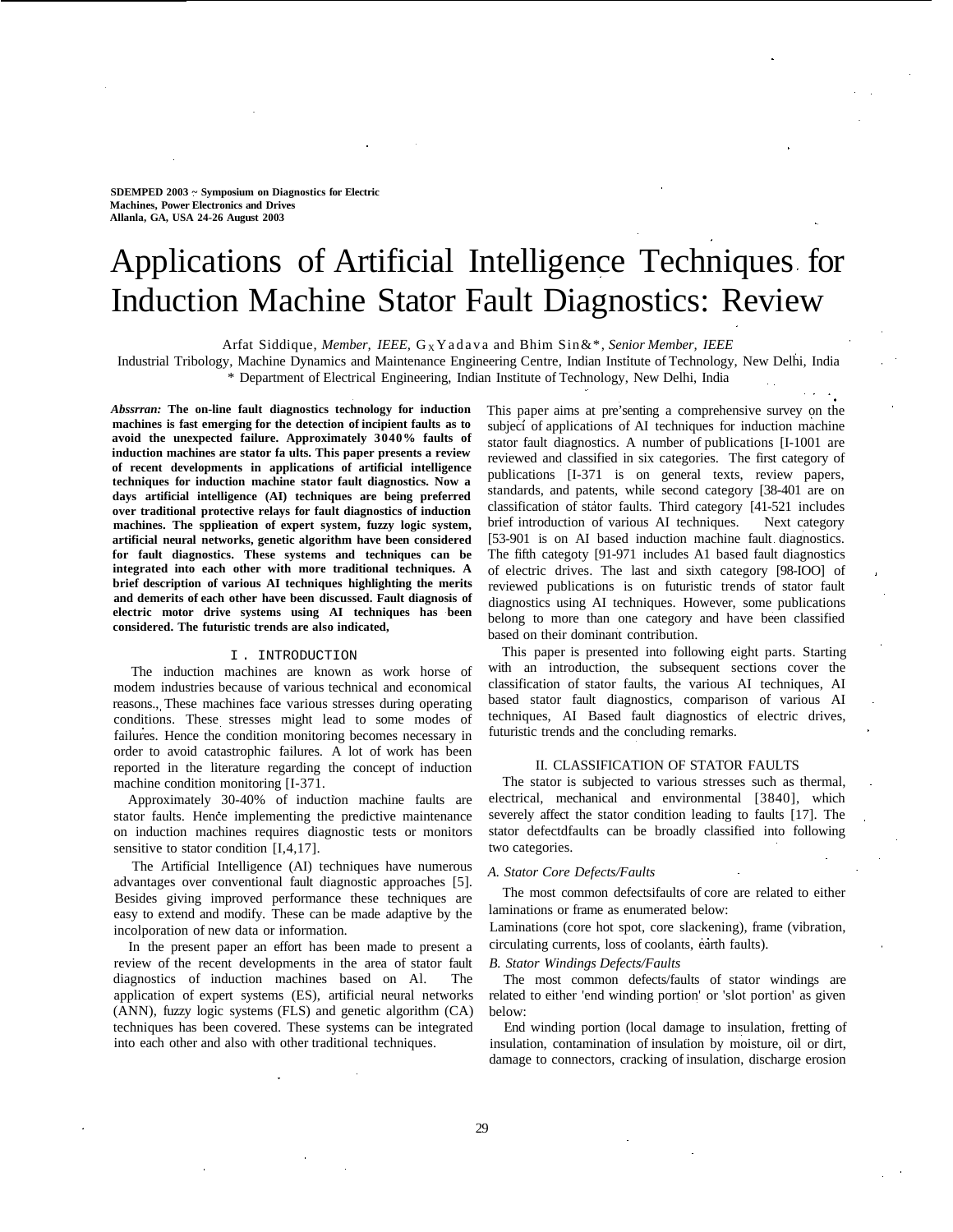of insulation, displacement of conductors, tum-to-turn faults), slot portion (fretting of insulation, displacement of conductors).

# 111. VARIOUS AI TECHNIQUES

Basically AI is the study of mental facilities through the use of computational models [16]. It has produced a number of tools since its emergence as a discipline in mid 1950s. The tools are of great practical significance in engineering to solve various complex problems normally requiring human intelligence [73]. The powerful tools among these are expert system (knowledge- based system) [46,51], FLS [41,46,51], ANN [42,44-47,51-521, Neural-Fuzzy [43], GA [46,49], GA assisted ANN [45] and Support Vector Machines (SVM)[59].

# *A. Expert System*

The expert system (ES), also known as knowledge-based systems (KBS), is basically computer programs embodying knowledge about a narrow domain for the solution of prsblems related to that domain. An ES mainly consists of a knowledge base and an inference mechanism. The knowledge base contains domain knowledge, which may be expressed as any combinations of'IF-THEN' rules, factual'statements, frames, objects, procedures and cases. While the inference mechanism manipulates the stored knowledge to produce solutions.

# *B. Fuzzy Logic System*

A demerit of ordinary, rule-based ES is that they cannot handle new situations not covered explicitly in their knowledge bases. These ESs cannot give any conclusions in these situations. The FLSs are based on a set of rules. These rules allow the input to be fuzzy, i.e. more like the natural way that human express knowledge [XS]. The use of fuzzy logic can enable ESs to be more practical. The knowledge in an ES employing fuzzy logic can be expressed as fuzzy rules (or qualitative statements). A reasoning procedure, the compositional rule of inference, enable' conclusions to be drawn by extrapolation or interpolation from. the qualitative information stored in the knowledge base.

# *C. Arti/icial Neural Nehvork*

ANN can capture domain knowledge from examples [46]. They can readily handle both continuous and discrete data and have good generalization capability as with fuzzy expert systems. An ANN is a computational model of the brain. ANNs assume that computation is distributed over several simple units called neurons, which are interconnected and operate in parallel thus known as parallel distributed processing systems or connectionist systems. Implicit knowledge is built into a neural network by training it. Some ANNs can be trained by typical input patterns and the corresponding expected output patterns. The error between the actual and expected outputs is used to strengthen the weights of the connections between the neurons. This type of training is knowti as supervised training. Some of ANNs are trained in an unsupervised mode, where only the input pattems. are provided during training and the network leams automatically to cluster them in groups with similar features.

# *D. Geietic Algorithm*

GA is a stochastic optimization procedure inspired by natural evolution. It can yield the global optimum solution in a complex multi-model search space without requiring specific knowledge about the problem to be solved. A genetic or evolutionary algorithm operates on a group or population of chromosomes at a time, iteratively applying genetically based operators such as crossover and mutation to produce fitter populations containing better solution chromosomes [46]. *E. Support Vector Machine*

SVMs are the methods for creating functions from a set of labeled training data. The function can be a classification function (the output is binary: is the input in a category) or the function can be a general regression function. For classification, SVMs operate by finding a hyper surface in the space of possible inputs, which will attempt to split the positive examples from the negative examples.

# IV. AI BASED STATOR FAULT DIAGNOSTICS

Recently AI techniques are being preferred over traditional protective relays for fault diagnostics to manage data acquisition and processing in order to increase the diagnostic effectiveness [SO]. The main steps of an AI based diagnostic procedure are 'signature extraction', 'fault identification' and 'fault severity evaluation'

The faults of an induction machine supplied by sinusoidal voltages are linked with the harmonic content of the stator current, i.e. each fault is associated with the presence of specific harmonic components.

The various AI techniques for the fault diagnostics of stator faults, which have been reported in literature, are ESs, ANNs, FLSs, and Neural-Fuzzy systems.

# *A. Expert Systems for Stator Fault Diagnostics*

A computer program for performing a suitable data acquisition and a Fast Fourier transform (FFT) is to be activated for stating the stationary condition of the machine. Some of the current spectrum components depend on the machine speed or slip. In such cases the task architecture of the machine diagnostic expert system should be like Fig.1.

The expert system inference engine filters the harmonic components and to perform the reduction of the large amount of spectral information to a suitable level. The knowledge of a component trend makes the ES a robust threshold handler, which decides to consider or ignore a particular failure component [54-55]. The system can determine a fault situation by doing the signature extraction and fault identification from the combined derived information from the trends of the various harmonic components and the machine operating conditions.



## *B. A ilif&al Neural Network for Stator Fault Diagnostics*

The fault seventy evaluation can be done by the supervised neural network, which can synthesize the relationship between the different variables constituting input vectors and the output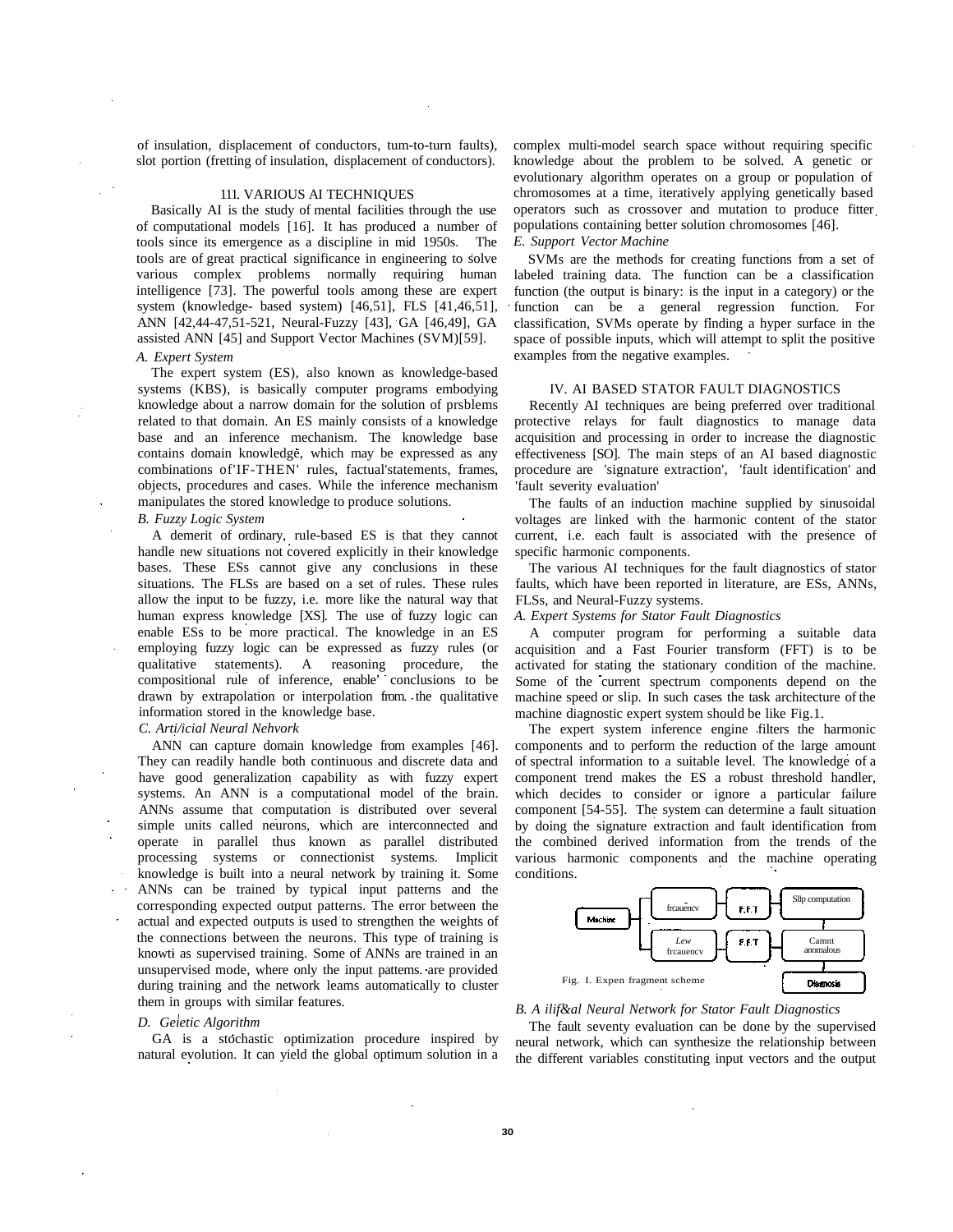diagnostic indexes, which, indicate the fault severity, starting from examples utilized in the leaming procedure. [56-58, 60- 61, 63-64, 67-72, 74-75, 77, 80, 84, 1001.

ANN architecture to quantify a stator short-circuit has been shown in Fig. 2 [801. Here  $I_n$ , I,, s, s<sub>r</sub> are respectively the negative and positive sequence stator currents, the slip and rated slip. 1. is independent of the operating conditions and it constitutes a refeience variable for inter-tum failure diagnostics. While ^ is dependent both on the short circuit percentage and slip value.



Fig. 2. ANN architecrure for rhon circuit diagnosis

A continual on-line training (COT) algorithm with low data memory and computational requirements has been developed given for ANN based stator winding tum fault detection which does not require training prior to commissioning [84]. *C. Fuzzy Logic Sysfem for Stnfor Fault Dingnoslies*

For induction machine fault diagnostics, the machine condition is described by linguistic variables [58,62,66,79,85]. Fuzzy subsets and the corresponding membership functions describe stator current amplitude. A knowledge base consisting of rule and databases is built to support the fuzzy inference.

The block diagram of FLS for fault diagnostics of induction machines is shown in Fig. 3 [85]. Fuzzy rules and membership functions are constructed by observing the data set.



Fig. 3. Fuuy logic based induction machine hull diagnosis *D. Neural-Fuzzy System for Sfutor Fouk Dingnostics*

By merging hzzy logic and ANN techniques, a neural-fuzq fault detected is obtained which leams the stator faults and the condition under which they occur through an inexperienced and noninvasive procedure [59,65,80,86-871. The neural-fuzzy system is an ANN structured upon fuzzy.logic principles, which enables this system to provide qualitative description about the machine condition and the fault detection process. The knowledge is provided by the fuzzy parameters of membership functions and fuzzy rules. This neural-fuzzy fault detector is constructed, as shown in Fig.4, using two modules:<br> $\frac{600}{600}$  FAIR



Fig. 4. Neura-Fuzzy architecture for shon circuit diagnosis

(a) The fuzzy membership function module (Module 1)

(b) The fuzzy rule module (Module 2).

The guideline for the training of neural-fuzzy machine fault detector is given as flowchaFt in Fig.5. Multiple Adaptive Neuro-Fuzzy System (ANFIS) units have been suggested for multiple fault detection [84].

# V. COMPARISON OF VARIOUS AI TECHNIQUES

ANN modeling techniques for fault diagnosis sometimes does not give satisfying results. The noise present in the signals and usage of feature set that do not describe the signals accurately and local convergence of gradient based learning are some of the most probable reasons for the 'not so good' results. The concept of feature selection and genetic training are used to improve the classification accuracy and to reduce the computational time. A simple GA is used to select best set of feature set from the available set of features. A multi layer feed forward ANN can be trained with GA as a global search technique to overcome the local convergence problem.

A drawback of CA is that it has no concept of an "optimal solution," or any way to test whether a solution is optimal. Both the ANNs and SVMs leam from experimental data, and are universal approximators in the sense that they can approximate any function to any desired degree of accuracy.

After leaming ANNs and SVMs, these are given with the same mathematical model and they can be presented graphically with the same so-called ANN'S graph. They differ by the leaminy- methods. SVMs and ANNs are the 'black box' modeling with no previous knowledge required but there are measurements, observations, records and data while FLSs the 'white box' modeling using structured knowledge of experience, expertise or heuristics, The ANN stands to the idea of learning from the data while FLS stands to the idea of embedding the human knowledge into workable algorithms.

VI. AI BASED FAULT DIAGNOSTICS OF ELECTRIC DRIVES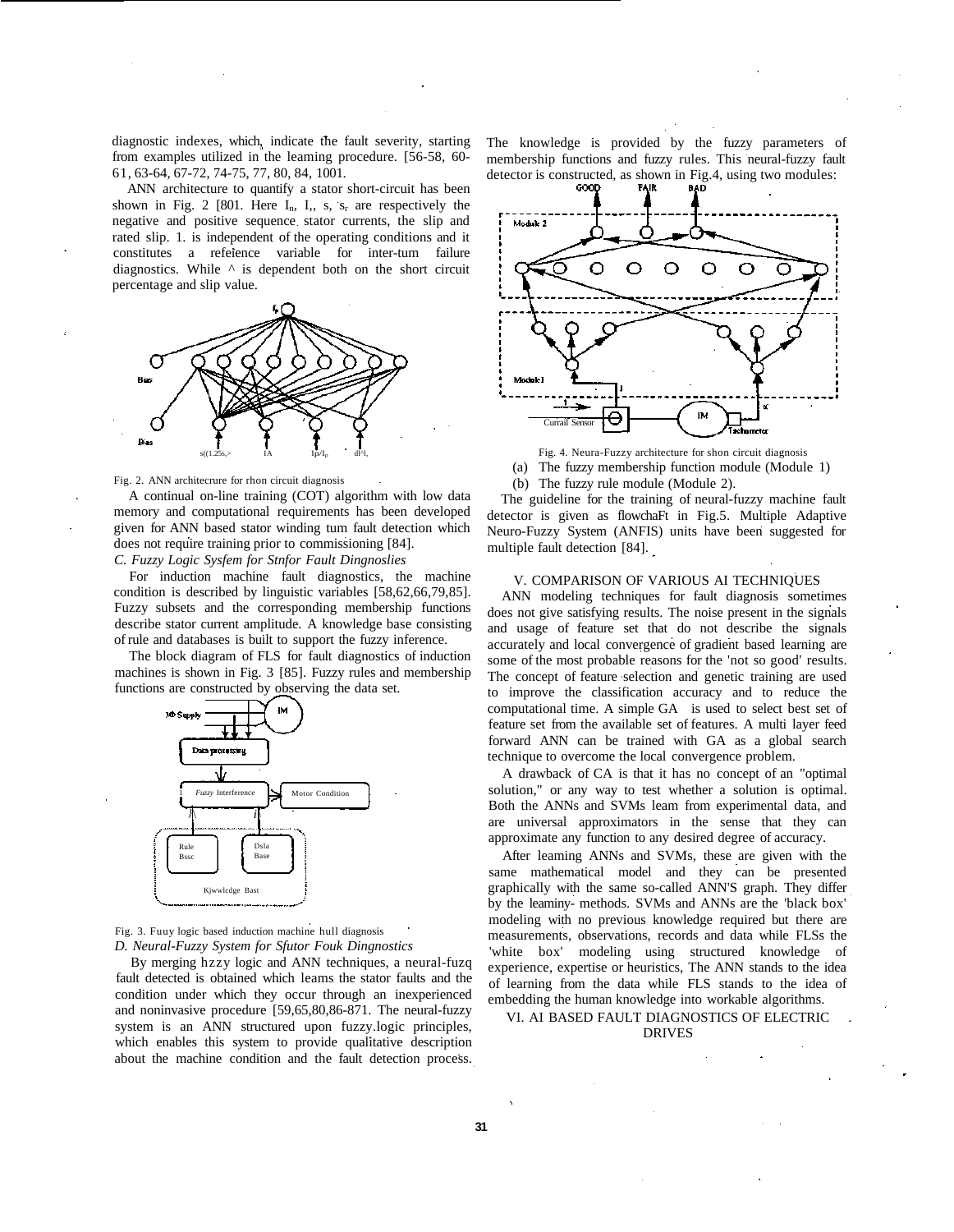

#### Deiermtnalicn nf Incorrect Rules

Fig. 5 Flowchan for training of neumllfuzy machine fault detector

The machine diagnostic systems of the induction machines supplied by a frequency convener have to be combined with the fault possibilities of the convener [SO]. The literature is rich regarding the classification and analysis of true fault operations of single components of electric systems. The predictive diagnostic approach has been developed by researchers regarding subsystem<.

In the case of closed loop drives the impact of control loops on the machine fault effects has been reported in literature recently [96-971. A sophisticated procedure is to be adopted for the machine condition because of the fact that the control itself modifies the behaviour of supply variables. The typical spectrum lines due to faults in the machine input currents are present in the voltage spectrum also. The manipulated variables can be sensed beyond the motor terminal. Because the regulators in presence of faults will force the controlled variables to the reference values, the controller outputs change, reflecting fault entity and type. New indices can be retrieved for manipulated variables also.

AI techniques are being applied for designing and realization of the control of fault-tolerant systems. The concept of CA-based self-repairing drives was first discussed in publication [24]. AI based self-repairing and self-constructive controllers and estimators have been implemented. The automated diagnostics is also, possible using the automated self-repairing feature.

#### VII. FUTURISTIC TRENDS

AI techniques are slowing replacing the human interface for the monitoring of stator faults giving rise to the concepts of automated diagnosis.

- There is a significant opportunity to add intelligence to motors, providing a level of communications and diagnostic capability. The intelligence can be built into the motor's terminal box so that the overall package requires no more space [98].
- Till date the research has been concerned with the use of ANNs and fuzzy logic in conjunction with various different statistical preprocessing techniques; including higher order statistics, bispectrum, trispectrum, cyclostationary statistics and wavelets GAS have also



Determination of Unnecessary Rules

been utilized to carry out feature selection for the ANN, choosing the optimal set of input features for the ANN to give an accurate performance [99].

- SVM techniques can be explored for the development of induction machine intelligent diagnostic systems.
- A assisted neural and fuzzy-neural systems based selfrepairing electric drives will have tremendous scope in future [80,9O].
- The new developments in AI e.g. data mining, or the extraction of information and knowledge from large databases, and multi-agent systems, or distributed self organizing systems will have a great impact in stator fault diagnostics of induction machines 1461.
- Neural-Fuzzy systems to be extensively used for the detection of multiple faults at the same moment.
- The design of controllers and estimators for different types of drive systems to be greatly influenced by self-repaiting and self-constructing systems.

## VIII. CONCLUSION

AI has produced a number of powerful tools over the years, which are being used extensively for various engineering applications including fault diagnostics. This paper has reviewed the applications of four of these tools, namely, knowledge based systems, fuzzy logic, artificial neural network and genetic algorithm for stator fault diagnostics of induction machines. The relative comparison of these tools has also been discussed. These techniques promise to have greater role in electric drive diagnostic systems in future.

#### **REFERENCES**

• General Tcilrmeview ArticledStsndardsf Patents

- [I] Motor Reliability working Group, "Report of Large Motor Reliability Survey of Industrial and Commercial lnstallatians Pan I, and 11," *IEEE Trom lnd Applicant.* "01. IA, 1985.
- (21 G.B.Kliman and J.Stein."lnduction motor fault detection via pasrive current monitoring- A brief survey," in *Proc. 44th Meeting of the Mechanicof Fo!lures Prevemion Group,* pp. 49-65. Apd 1990.
- [3] W.T.1%omson, "Research and development of on-line diapxtic monitoing systems for electrical machines," fEE *Col/. Insrrumenmtion 01 Rotaring El&trieol MochinPs,* pp.S11 -517,199I.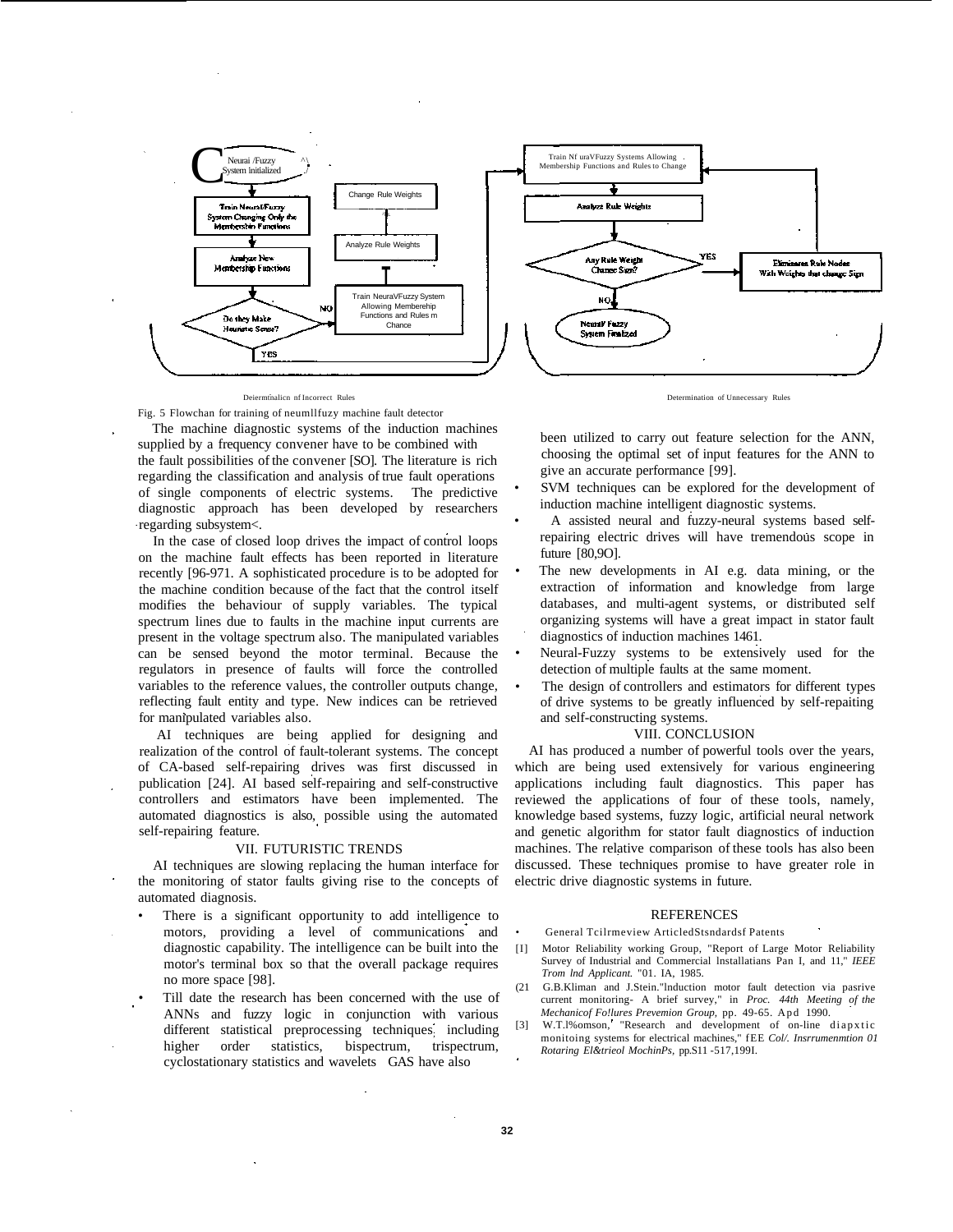- [4] O.V.Thmsen and M.Dalva. "A survey of faults on induction ,motors in offshore oil industry, petrochemical mdustry, gas lerminals, and oil refineries," *IEEE Trans. lad.* Applicant, vol. 31, pp. 1186-1196, sept.lOct.lOct. 1995.
- 151 F. Pilippetti. G. Fraanceschini. and C. Tassoni, A SUN-Y of AI techniques approach for induction machines on-line diagnowicr," in *Proc.PEMC'Y6,* vol. 2, Budapest, Hunghary, 1996, pp. 314-318.
- *161* M.E.H.Benbourid, " Bibliography on lnduclion Molors Faults Detection and Diagnosis," IEEE *Trans. Energv Conversion,* ~01.14, pp.1065-1073, Dec. 1999.
- [7] S. Nandi and H. A. Toliyat, -Condition monitoring and fault diagnosis of elelri d machines - -a review," IAS 1999,vol.l, pp.197-204,1999.
- 181 W. 7. Thompson, "A review of on-line condition manitoting techniques fw three phase squirrel induction motors - Pasf, present and future," in *Pmc. SDEMPED'PP,* pp. 3-18,1999.
- [9] M.EI H.Benbouzid, "A review of induction motors signature analysis as a medium for faults detection, IEEE Tmns. hdusrriol Electronics, "01.47, pp.984-993,Oct.ZWO.
- [IO] R.Belmans and K.Hameyer, "Different approaches to the prevenlive Maintenance of induction motors.<sup>\*</sup>' in ploc.lCEM'96, pp. 423428, 1996.
- [Ill V.Warren and G.Stone, "Recent developments in diagnostic lesting of stator windings: IEEE Mog.Electrical Inrulotion. vd.14, pp. 16-24, SeptJOct.1998.
- [I21 C.M.Riley. B.K.Lin,T.G.Habetler and R.R.Schoen, "A method for ~engorless on-line vibration monitoring of induclion machines,"lEEE *Tmndnd. AppliO"* vol. 34,pp.l240-1245, Nov.lDec.1998.
- [I31 C.M.Riley, B. K.Lin. T.G.Habetler and G.B.Kliman, "Sfalor current harmonics and their causal vibrations: A preliminary investigation of sensor less vibration monitoring applications," *IEEE Trons.lnd. Applicanr,* vol. 35,pp 94-99,Jan.lFeb. 1999.
- [I41 S.Moreau, J.C.Trigeassou, G.Champenois and J.P. Gauben, "Diagnosis of induction machines: A procedure for electrical faull Delection and laalization<sup>3</sup> in Prw. *IEEE SDEMPED'99*, pp. 225-229, 1999.
- [IS] A.Stavrw, H.G.Sedding and J.Penman, Turrent monitoring for detecting inter-tum shon circuits in induction motars,"lEEE *Trans. Energy Conversion,* va1.16, pp.32-37, Mar.2001.
- 1161 E.Chamtak and D.McDermt1, *An\$cid Inrelligence.* Addison-Wesley, New York, 1985
- [171 P.J.Tanver and J.Penman, *Condition Monimmg qf Electricol Machine\$,* Research Studies Press **Ltd.,** 1987.
- [181 P. E. Goldberg, *Generic Algorilhni in Search Oprimiiorion ond Mochine Lporni&.* New York Addisan-Wesley, 1989.
- [ 191 G. Winstanley, *Aniliciol Intelligence in Enginewing,* John Wiley & Sons, New York, I99I
- 1201 L.Davir, *Hondbook qf Genetic Algorithms,* Van Nntrand. New York, NY, 1991.
- [Zl] P. Vas, *Parameter Estimation, Condirion Monironngr. and Diogmsi\$ qf Elecrricol Machines.* Oxford, and U.K.: Clarendon Press, 1993.
- [22] M.Y.Chow, *Methodologies Gf Using Neural Network and Fuzz). Logic Technologies ,for Mom Incipient Fault Detection,* World Scientific Publication Co. Pte. Lfd., 1997.
- [23] C.M.Ong, *Dynamic Simulation ~/ EIecrric Mochinev,* Prenrice Hall PTR, 1998.
- [24] P. Vas, *Arri~~iol-l~telligenrB~~~d Elecrricol Mochiner and Drives Applicorion qf Fuzzy, Nard FuzzyNeurol and Generic-Algorithm-BmedTechniquPr.* Oxford, U.K.: Oxford Univ. Press, 1999
- [25] N. Cristianini and 1. Shawe-Taylor, *An Introdecrion 10 Support Vector Moehinrs,* Cambridge Universiry Press, 2000.
- [26] V.Kecman, *Leoming ond Sqli Compuring,* MIT Press, Cambridge, 2001.
- (271 S.Rusrell and P.Norvig, *Art@cid Inrelligence-A Modern Approach,* Pearson Educalion (Singapore)Re.Ltd, Delhi, 2002.
- (281 *IEEE riondord ,err procedure /or polyphase induction moiorr and generorors,* IEEE Standard 112-1996, 8 May 1997.
- (291 *IEEE Srandord Terr Procsdure for Sinzle-Phose Induction Molors,* IEEE Standard 114-2001.
- [30] *Rotating ekclrical machines Port 17: Coge induction molm when ,/ed tom cowerrerr - Applicorion ..mide,* EC 60034.17 26-Mar-2002
- [31] 'Rotating electric01 machines : Po, 12: Srorring perlbrmance qf single*ped rhreephore cuge induction motors,* IEC 60034-12 09-Apr-2002.
- 1321 Rolaring elecirical machines Pan 26: Effects of unbalanccd voltages on the performance of three-phase induction motors, IEC 60034-26 I 7-Muy-2002.
- 1331 Code of practice for installation and maintenance of induction motors, Bureau of lndian Standards IS: 900-1992,1992.
- [34] Md. A.Ma~mr, X.Xu and F.Liang, "Fault isolation in an induction motor conlrol syslem", U.S.Patent 5 469 35I, Nov. 21, 1995.
- [35] G.B.Kliman,'"fum Fault Detection," U.S.Pamt 5 477 163, Dec. 1995.
- [36] T.Petsche and S.J.Hanson, "Neural network auto-aSSOeiator and method for induction motor manitoring,"U.S.Patent 5 576 632, Nov.19, 1996.
- [37] T.Petsche and C.Garren, 'Radial basis function neural network autoasswiator and method for induction mofor moniloring,"U.S.Palent 5 574 387, Nov. 12, 1996.

## **• Classification or stator faulls**

- 1381 A.H. Bonnet1 and G.C. Soukpup, 'Rotor failures in squirrel cage induction motors, IEEE Trans. Ind. Applicant. vol. IA-22, pp.1165-. 1173, Nov.IDec. 1986.
- [39] A.H. Bonnet, Cause and analysis of stator and rotor failures in threephase squirrel-cage induction motors," *IEEE Tmnr. Ind. Appliconr,* ~01.28, pp 921-437, JulylAug.1992.
- [40] Induction Motors (LVMV) Failures and its hevention, Guidelines for motor installations, www.indiaelectricmarket.com lcgi-hinliemhomell recent advanceJinductionmotor.
- Various AI Techniques
- [41]L.Zadeh, "Furry **sels,"** Inform. Cam., no. 8, pp. 338-353, 1965.
- [42] Y.Fukuyama and Y.Ueki, 'Hybnd fault analysis system using neural networks and artificial intelligence," in *ploc. IEEE Ind. Sym. on Circuils and* Sysrems. ~01 .4, pp.1709-I712, I992
- [43] 1. R. lang, "ANFIS: Adaplive network baaed fuuy inference syslem, *"lEEE Trans. Swr.. Mon. Cybern,* vol. 23, pp. 665-685, MaylJune 1993.
- [44] M.Kerunovic, I.Rikalo and D.J.Sohalic,"High-speed fadl detection and classification with neural nets," *Electric Power* Systems Research, ~01.34, pp.109-116, 1995.
- (451 X.Wang and M.Elbuluk, "'Neural Network control of induction machmr using genetic algorithm training," in *Proc.lEEE Industr). Applicotionr Conf.* "01.3, pp1733-1740, 1996.
- [46] D.T.Pham and P.T.N.Pham, "Artificial Intelligence in Engineering," htl. 1. of Machine Twls & Manufacture. ~01.39, pp. 937-949.1999.
- [47] D.Bonas. M.CasIills and J.C.Monlano,"Wavelet and neural stn+Nre: A new twI for diagnostic of power syslem disturbances,"lEEE *Tmm Ind. Applzconl.* ~01.37, pp.184-190, Jan. 2001.
- 14x1 T.Phumiphak and C. Chat-ulhai, "Estimation of induction molor parameters based on Field Test coupled with Genetic Algorithms," in *Proc. PO WERCON 2lJlJ2,* VoI 2,pp. l199-1203, 20O2
- [49] 'What is a Genetic w Evolutionary Algorithm?," wu?v.soI~cr som I gahanics.htm.
- [SO] J.Plat1, "Suppon Vector Machines," w.research. microsoR. comlusersl **jplaili** svm. html.
- [51] W.HU and Z.Zhou, "Condition monitoring and fault diagnosis of modem manufacturing systems," www.sot.city.ac.uk/~ce702/manuf.htmlftcon.
- [52] "Introducing neural netwarks,"wu?v.neusi~"c~~.comiTechnologicslnnintmhrm.
- \* AI Based fault Dhgnoslier of induction machines
- 1531 S.Williamson and K.Mirzoian," Analysis of cage induction motors with s18tor winding faults, IEEE TransPower App. ond Syrr.. vol. PAS-104, pp.1838-1842, July 1985.
- [54] D. Leith, N. D. Deans, and L. 1. D. Stewart, Tondition mbnitoring of electrical machine using real time expen systems," in *Proc. ICEM'BX,* vol. 3, Pisa, Ihaly. Sept. 1988, pp. 297-302.
- [SS] F F.Fhppeui, G. Franceschini, M. Manelli, and C. Tasioni, "An approach lo knowledge rrprr~entafion about induction machine diagnostics in expcn systems," in *Proc~ ICEMW,* vol. 3, Pisa, Italy, Sept. 1988, pp.289-296.
- [S6] J.Luo and Quan-Fa Yang, " A New Scheme of Fault Detection based on Neural Nets," in *ProdEEE lntl. Sym. on Industrial Elecrronics. ~01.2.* pp.580-583. 1992.
- I571 F.Filippem. "Neural networks approach lo elmfric machine on-line diagnositcs," in *Proc Fifih Erropean Coil: Power Elecnonrcs and App1ic"iion.I.* pp.213-218. 1993.